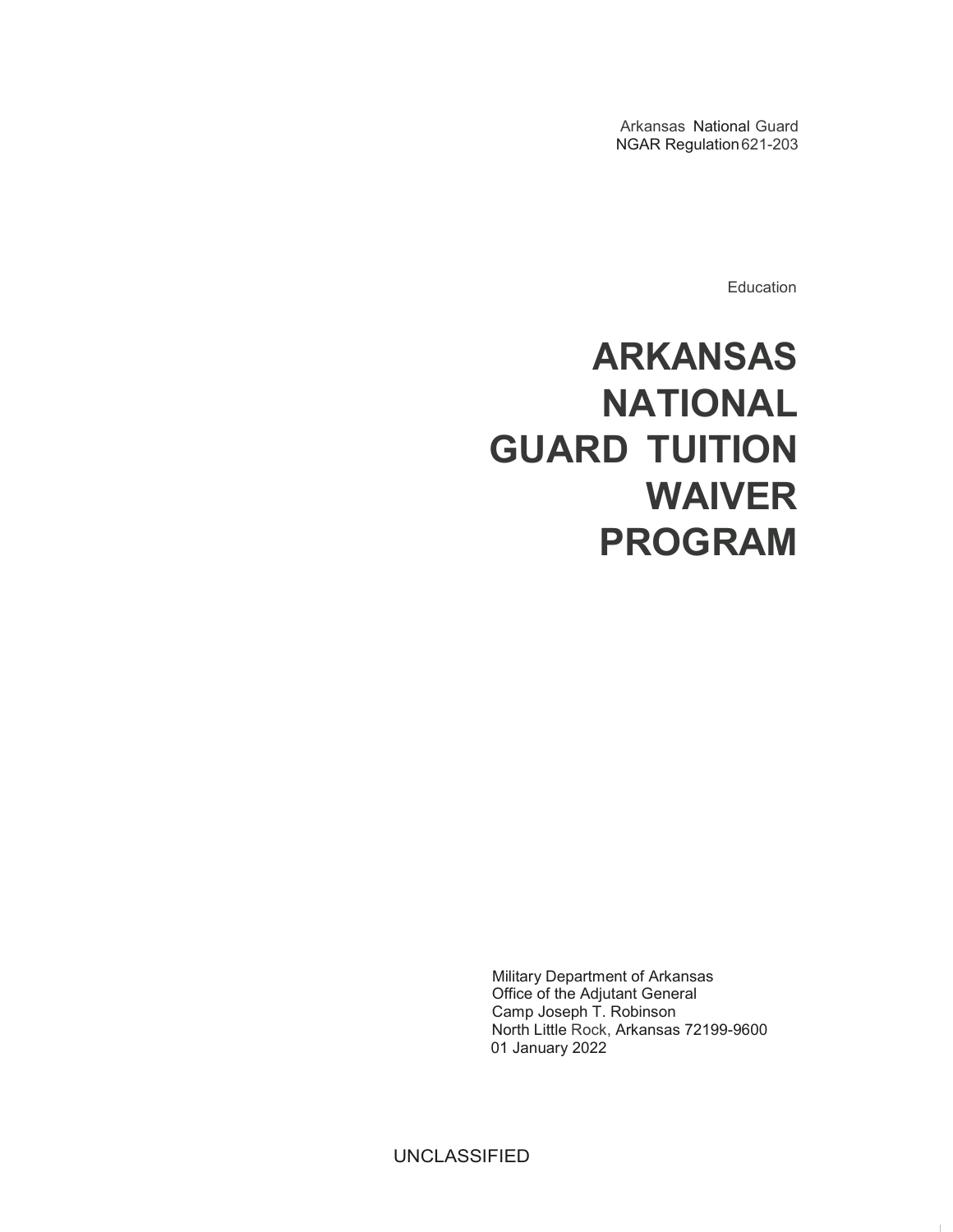Deputy Chief of Staff, Personnel Arkansas National Guard Camp Joseph T. Robinson North Little Rock, AR 72199-9600

Effective 01 January 2022

#### **Education**

# **ARKANSAS NATIONAL GUARD TUITION WAIVER PROGRAM**

OFFICIAL:

Kendall W. Penn Major General The Adjutant General

**Summary.** This rule implements Act 471 of the 91st General Assembly, Act 535 of the 92<sup>nd</sup> General Assembly, and Acts 76 and 133 of the 93<sup>rd</sup> General Assembly; establishes rules for the eligibility of Guardsmen; defines the purpose of the Arkansas National Guard Tuition Waiver Program; defines necessary responsibilities of the program; and sets forth entitlement criteria.

**Applicability.** This rule applies to all active members of the Arkansas Army and Air National Guard as defined in Arkansas Code Title 6, Chapter 60, Subchapter 2.

**General.** In this regulation, the words "Guardsman" and "Guardsmen" are intended to include both masculine and feminine gender unless specifically stated otherwise.

**Distribution.** This publication is available for both Arkansas Army and Air National Guard, Arkansas Division of Higher Education, all in-state accredited institutions of higher education, and the general public.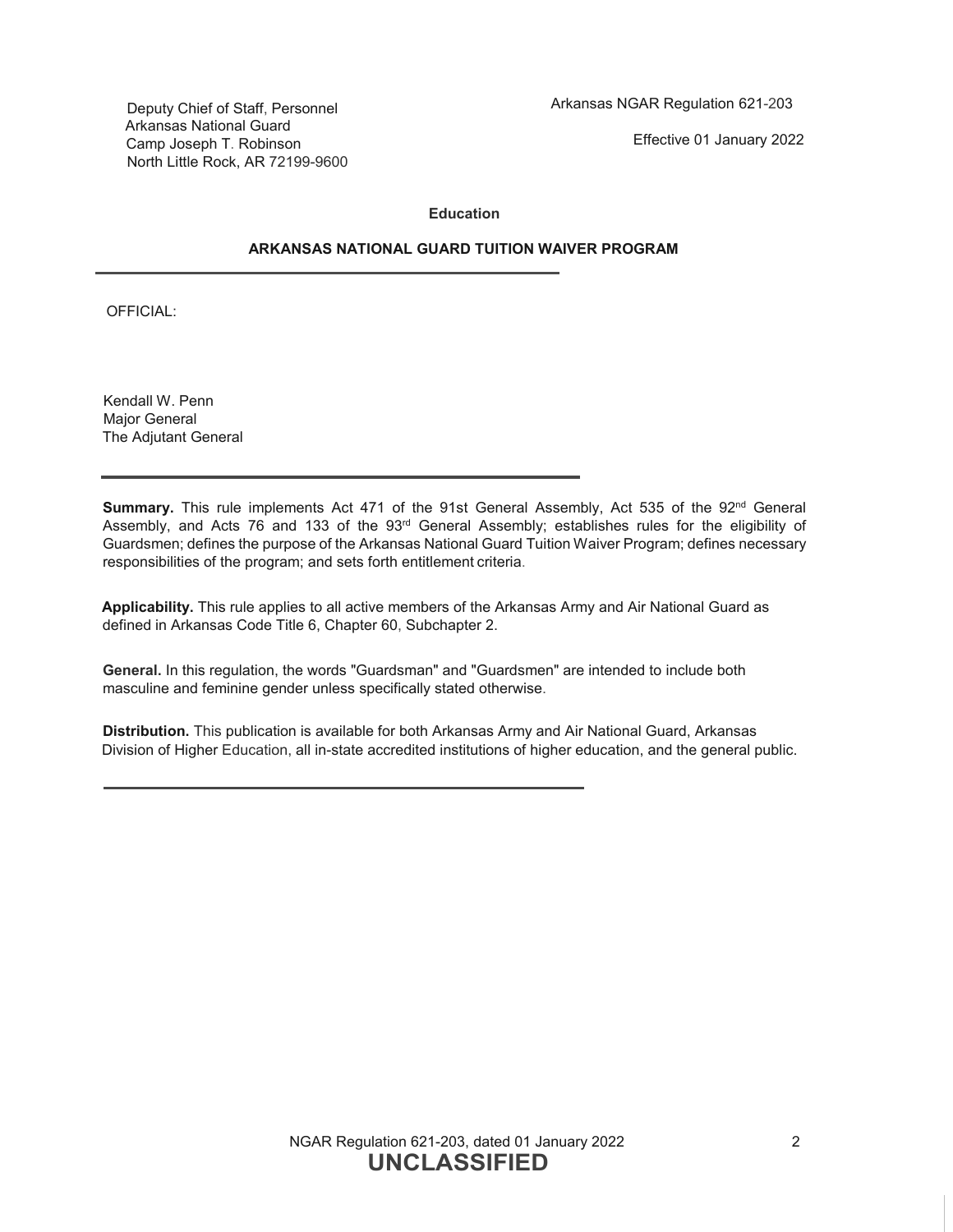**CONTENTS** (listed by paragraph and page number)

**Chapter 1 General,** *page 4* Purpose 1-1, *page 4* Entitlements 1-2, *page 4* Policy 1-3, *page 4* Responsibilities 1-4, *page 4*

## **Chapter 2**

**Eligibility,** *page* 5 Eligibility Criteria 2-1, *page* 5 Army National Guard Criteria 2-2, *page* 5 Air National Guard Criteria 2-3, *page* 5

# **Chapter 3**

**Administration,** *page* 5 Application Process 3-1, *page* 5 Submission Deadlines 3-2, *page 6* Authorized Uses 3-3, *page 6* Continuation of Eligibility 3-4, *page 6* Terminations 3-5, *page 6* Recoupments 3-6, *page 6* Exception to Policy 3-7, *page* 7 Duplicate Sources of Funding 3-8, *page* 7

#### **Appendices**

Appendix A Accredited Arkansas Colleges and Universities for NGTW, page 8 Appendix B Definitions/Acronyms, page 9

> NGAR Regulation 621-203, dated 01 January 2022 3 **UNCLASSIFIED**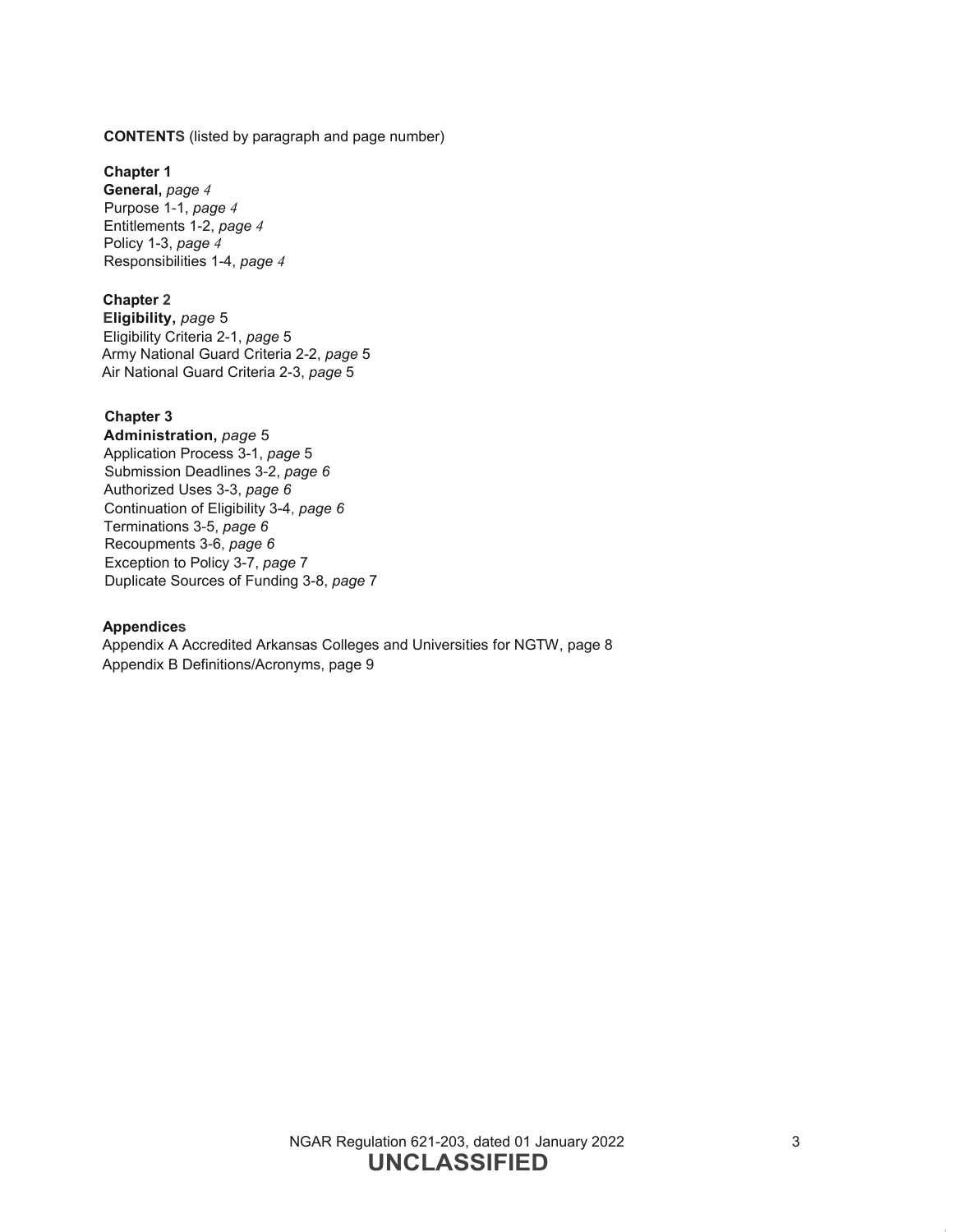## **1-1. Purpose**

This rule establishes policy, procedure, and eligibility requirements for administration of the Arkansas National Guard Tuition Waiver Program (NGTW).

## **1-2. Entitlements**

The NGTW, as established by Act 471, as amended by Acts 535 of the 92<sup>nd</sup> General Assembly and Acts 76, and 133 of the 93<sup>rd</sup> General Assembly located in Arkansas Code § 6- 60- 214, allows all eligible Guardsmen (see Chapter 2) to attend a state-supported institution of higher education tuition-free. This benefit will waive tuition for a maximum of 120 semester credit hours. The NGTW can only be used to obtain an undergraduate degree, up to a bachelor's, and cannot be used by Guardsmen who have previously been awarded a bachelor's degree. The cost of a Guardsman's mandatory fees charged by an institution of higher education that the soldier or airman is attending may be paid for with available funds allocated by the Division of Higher Education for the tuition-free program. Payment of mandatory fees, if any, will not exceed actual cost of mandatory fees.

## **1-3. Policy**

In an effort to improve necessary strength and readiness levels in the Arkansas National Guard, the NGTW is authorized under state law as a benefit for qualifying Guardsmen and is based on eligibility criteria detailed in Act 471, as amended by Act 535, this regulation, and by the Arkansas Division of Higher Education (ADHE).

#### **1-4. Responsibilities**

a. ADHE is responsiblefor:

(1) Coordinating with the Arkansas National Guard regarding regulation changes or modifications.

(2) Administering receipt and disbursement of funds to the institutions and maintaining fiscal records of the NGTW.

(3) Verifying the Guardsman has submitted the Free Application for Federal Student Aid (FAFSA) and the Arkansas YOUniversal Financial Aid Application.

(4) Approving or denying YOUniversal Financial Aid applications and submitting results to the Arkansas National Guard Education Office, the institution, and theGuardsman.

(5) Providing the Arkansas National Guard with eligibility verification for NGTW criteria as outlined in Chapter 2 of this regulation.

(6) Defining "mandatory fees."

(7) Determining the amount of funds available and the allocation method to pay mandatory fees.

b. The Institution of Higher Education is responsible for :

(1) The Institution's NGTW Representative will serve as the liaison between the respective institution, the Education Services Officer (ESO), and ADHE.

(2) Verifying the Guardsman is considered by the institution to be in "Good Standing" and meeting the requirements of Satisfactory Academic Progress (SAP) as defined in the institution's policies.

(3) Verifying the Guardsman is enrolled in a program of study that leads to an undergraduate degree and does not already possess a bachelor's degree,

(4) Verifying the Guardsman has applied for institutional grants and scholarships applicable to the Guardsman's term and major.

(5) Notifying ADHE of the application close date and applicable term for institutional grants and scholarships.

- (6) Notifying ADHE of the Guardsman's current date of acceptance as a student at the institution.
- (7) Notifying ADHE regarding the status of eligibility and application verification.
- (8) Providing to ADHE a roster of all hours and dollars attributed to this program as well as student completion status at the conclusion of each semester.
- (9) Informing ADHE if the Guardsman's academic statuschanges.

(10)Applying the NGTW to student accounts IAW the sequence(s) established in this regulation.

- (11)
- c. The Adjutant General (TAG) is responsible for:

(1) Coordinating with the ADHE in promulgating rules for the implementation of the NGTW, including without limitation rules for the eligibility of Guardsmen.

(2) Making final decision regarding recoupment of all benefits paid on the Guardsman's behalf for

NGAR Regulation 621-203, dated 01 January 2022 4 **UNCLASSIFIED**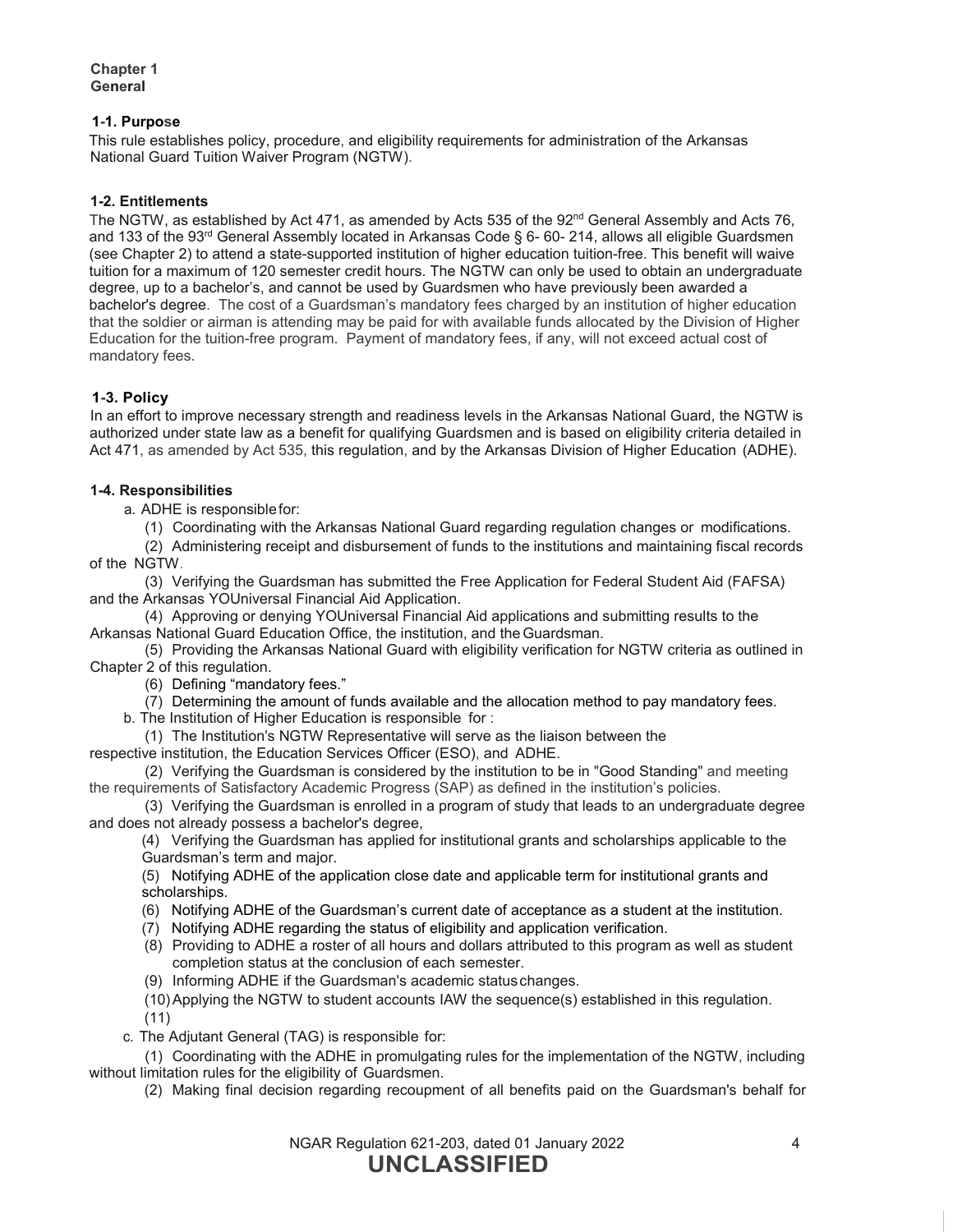reasons including, but not limited to absence without leave (AWOL), substance abuse violations, or any other serious misconduct (see Paragraph 3-6).

d. The Arkansas Army National Guard Education Office is responsible for:

(1) Monitoring and verifying eligibility status of participating Guardsmen for the Arkansas Army National Guard.

(2) Receiving eligibility verification data from the Arkansas Air National Guard and processing applications of participating Air Guardsmen IAW this regulation.

(3) Maintaining records/database and serving as point-of-contact for verification and discrepancies for institutions and ADH E.

(4) Providing ADHE with a roster of all Guardsmen requesting NGTW for the term.

(5) Reviewing eligibility verification rosters from ADHE and providing ADHE with final NGTW eligibility determinations.

(6) Providing notification of NGTW ineligibility and ETP request procedures to disqualified applicants.

(7) Providing notification of ETP request determination to ADHE and the Guardsman.

(8) Educating Guardsmen on the process established by ADHE regarding mandatory fees.

e. The Arkansas Army National Guard Education Services Officer (ESO) is responsible for:

(1) Serving as TAG's delegated proponent for the NGTW

(2) Coordinating policy changes with the ADHE.

(3) Coordinating with ADHE, the institution, and the Guardsman to resolve any Exception to Policy (ETP) requests or grievances.

(4) Processing ETP requests in accordance with Chapter 3 of this regulation.

(5) Rendering final approval or denial any Guardsman's request for an ETP

f. The Arkansas Air National Guard Representative(s) is responsible for:

(1) Working directly with the Education Office and ESO in executing and administering NGTW for the Air National Guard.

(2) Maintaining records/database and serving as point-of-contact for verification and discrepancies for institutions and ADHE.

g.The Guardsman is responsible for:

(1) Meeting and maintaining eligibility criteria (see Chapter 2) and submitting application (see Chapter 3) before the deadline date each semester.

(2) Maintaining eligibility criteria established by the institution in which they are enrolled, the Arkansas National Guard, and ADHE, and otherwise successfully complete the semester and all hours for which the tuition waiver is awarded.

(3) Remaining in "Good Standing" with the institution in which they attend, as defined by that institution.

(4) Achieving and maintaining "Satisfactory Academic Progress" within their degree program, as defined by that institution.

(5) If denied for the NGTW, the Guardsman may request an ETP through the ESO if they feel they have extenuating circumstances which were beyond their control or unavoidable. The ETP must be requested within thirty (30) calendar days of denial and processed in accordance with Chapter 3 of this regulation.

#### **Chapter 2 Eligibility**

# **2-1. Eligibility Criteria**

a. The NGTW is available to all Guardsmen currently serving in the Arkansas National Guard and considered at the time of application to meet all eligibility criteria.

b. Guardsman must be an Arkansas Resident.

c. Guardsman must have completed Initial Active Duty Training (basic training or credit for a basic course through the Reserve Officers' Training Corps ROTC). Guardsmen with an exigent circumstance that warrants a temporary waiver of the Initial Active Duty Training requirement may request an Exception to Policy (ETP) IAW paragraph 3-8 of this regulation.

d. Guardsman must not currently hold a bachelor or higher degree.

e. Guardsman must be accepted and enrolled in an undergraduate degree producing program at an Arkansas state-supported public institution of higher education recognized by ADHE (see Appendix A).

f. Guardsman must have completed the FAFSA, the Arkansas YOUniversal Financial Aid Application,

NGAR Regulation 621-203, dated 01 January 2022 5 **UNCLASSIFIED**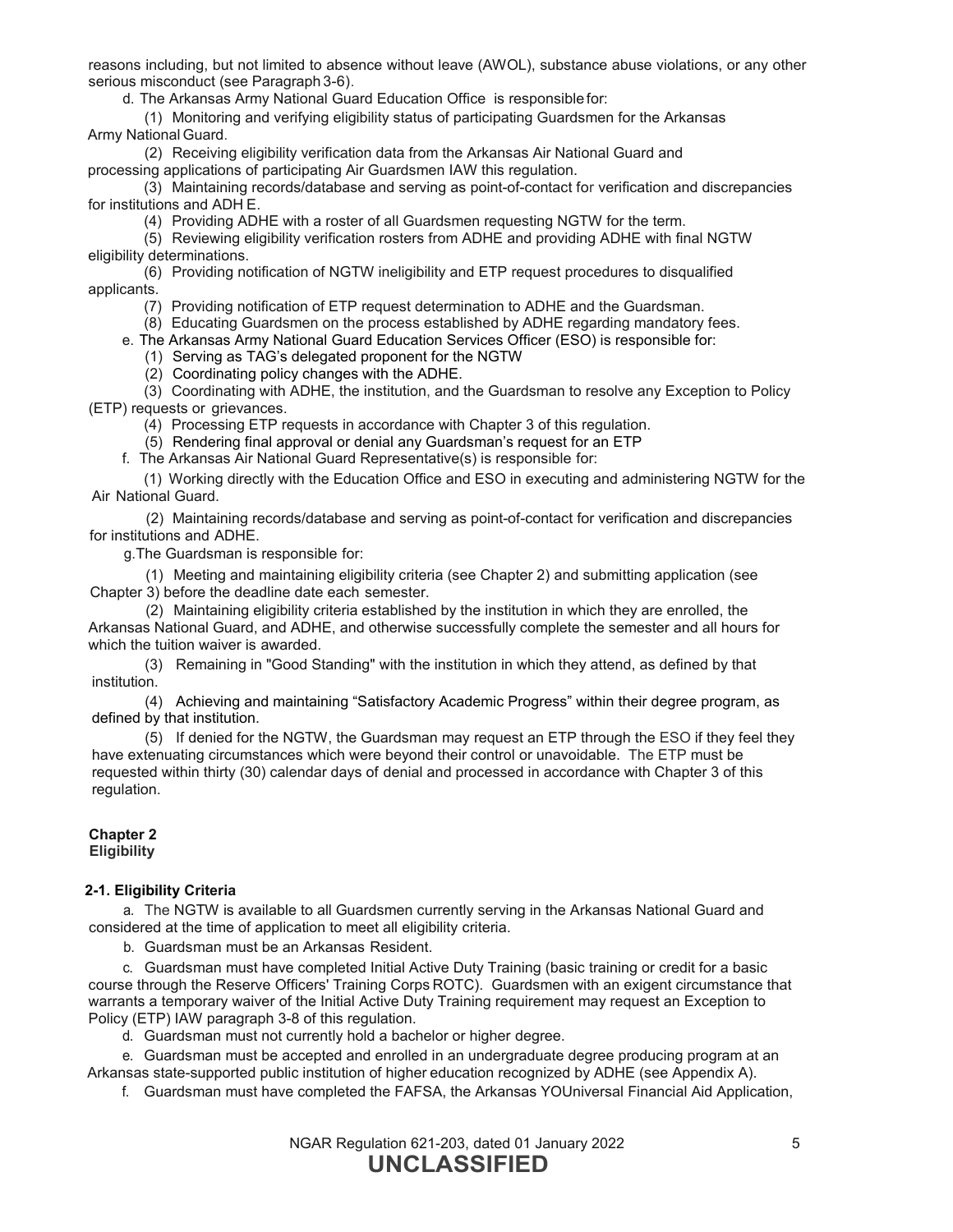and applied for grants and scholarships with the institution in which they areenrolled.

(1) Neither selection nor non-selection for receipt of institutional grants and scholarships shall disqualify a Guardsman from receiving the NGTW.

(2) In determining whether a Guardsman has met the application deadline for institutional grants and scholarships, the application deadline date shall be compared to the Guardsman's date of admittance to the institution and the Guardsman's date of entry into the Arkansas National Guard. Institutional grants and scholarships with application periods closing prior to the latter of these dates shall not disqualify a Guardsman from receiving the NGTW.

g. Guardsman must be in "Good Standing" with their enrolled institution and meeting the requirements of Satisfactory Academic Progress (SAP), as defined by that institution.

h. Guardsmen must remain in "Good Standing" with the ARNG.

## **2-2. Arkansas Army National Guard Criteria**

a. Guardsmen must be considered to be in "Good Standing" at the time of application.

b. The Education Office will verify eligibility criteria for all Army Guardsmen.

c. Guardsmen currently under Suspension of Favorable Action for, but not limited to, AWOLs,

substance abuse violations, or any other serious misconduct at the time of application are not eligible for the NGTW.

## **2-3. Arkansas Air National Guard Criteria**

a. Guardsmen must be considered to be in "Good Standing" at the time of application.

b. The Air National Guard Representative will verify eligibility criteria for each Air Guardsman through their Unit Commander.

c. Guardsmen currently under Suspension of Favorable Action for, but not limited to, AWOLs,

substance abuse violations, or any other serious misconduct at the time of application are not eligible for the NGTW.

## **2-4. Eligibility Determination & Processing**

a. For each NGTW applicant and term, ADHE will provide the status of ADHE and Educational Institution verified items in Table 2-1 to the Education Office.

b. Upon receipt of Table 2-1 verification data from ADHE, the Education Office will verify service component criteria and provide an NGTW eligibility determination to ADHE and the Guardsman.

c. The request timeline for an ETP will commence on the date of the Education Office's notification to the Guardsman.

| <b>Eligibility Criteria</b>                     | Verification Responsibility                  |
|-------------------------------------------------|----------------------------------------------|
| <b>Arkansas Resident</b>                        | <b>ADHE</b>                                  |
| IADT Completion / Basic Course Qualification    | <b>ARNG</b>                                  |
| "Good Standing" IAW Army Regulation and/or Air  | <b>ARNG Service Component Representative</b> |
| Force Instruction                               | (ESO – AR ARNG / Wing NGTW Rep – AR ANG)     |
| Does Not Possess Bachelor's Degree              | <b>Educational Institution</b>               |
| Enrollment in a Degree Producing Program        | <b>Educational Institution</b>               |
| Applied for Institutional Grants & Scholarships | <b>Educational Institution</b>               |
| Date of Acceptance as a Student                 | <b>Educational Institution</b>               |
| Date of Institutional Grants & Scholarship      | <b>Educational Institution</b>               |
| <b>Application Period</b>                       |                                              |
| "Good Standing" IAW Institution Policies        | <b>Educational Institution</b>               |
| <b>Satisfactory Academic Progress</b>           | <b>Educational Institution</b>               |
| Applied for FAFSA                               | <b>ADHE</b>                                  |
| Applied for YOUniversal Financial Aid           | <b>ADHE</b>                                  |

Table 2-1. NGTW Eligibility Requirements & Verification Responsibility

#### **Chapter 3 Administration**

## **3-1. Application Process**

a. Guardsmen requesting NGTW will obtain the application and Statement of Understanding (SOU) through the Arkansas National Guard Education website. All applications and SOUs must include the Guardsman's signature (digital or manual).

> NGAR Regulation 621-203, dated 01 January 2022 6 **UNCLASSIFIED**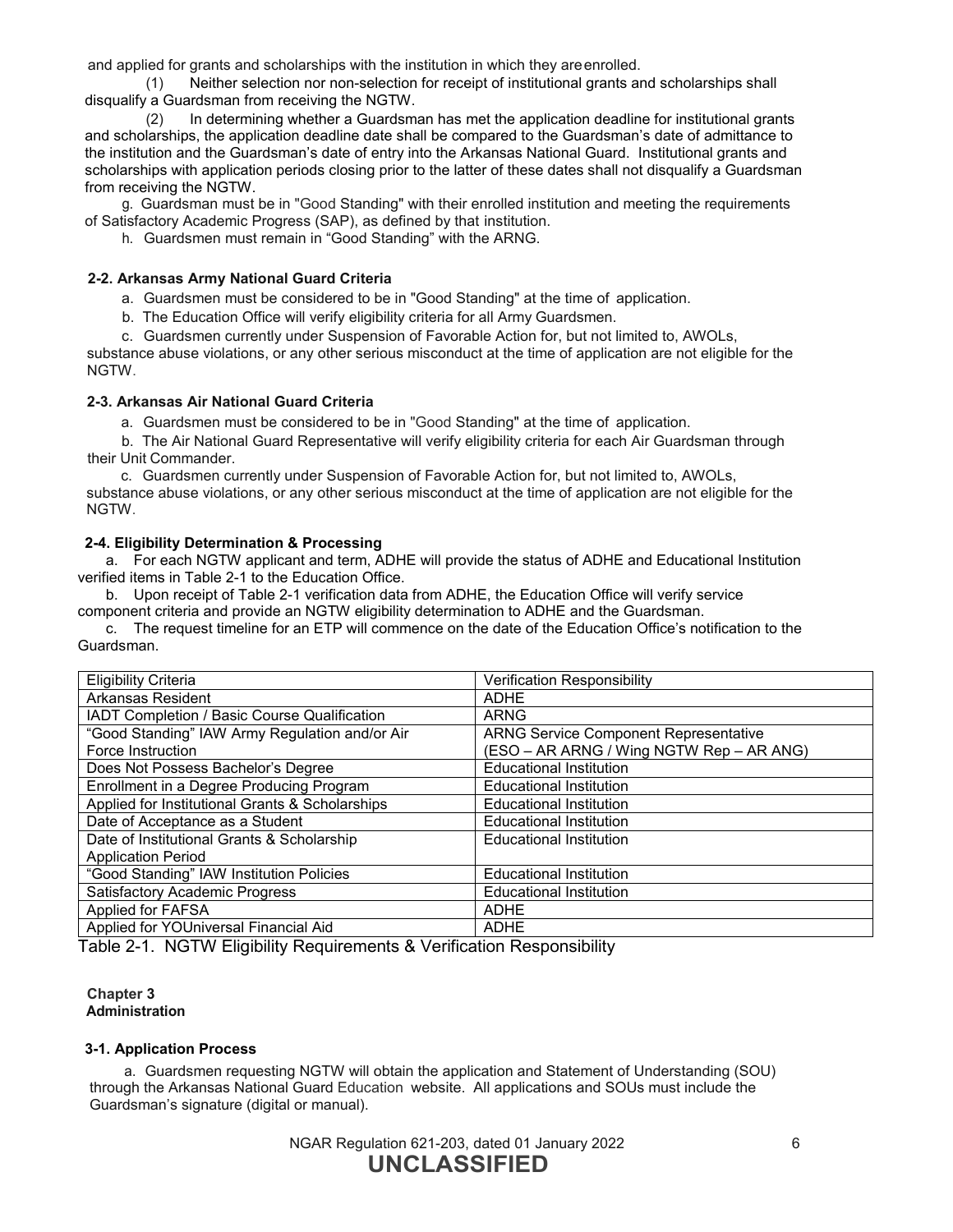b. Applications for Army Guardsmen will be routed to the Education Office for verification of eligibility as listed in Paragraphs 2-2 and 2-4 above.

c. Applications for Air Guardsmen will be routed to the Air National Guard Representative for verification of eligibility as listed in Paragraph 2-3 and 2-4 above before processing at the Education Office.

d. Once verified and approved, applications are submitted to the ADHE for disbursement of funds to the institutions of higher learning.

#### **3-2. Submission Deadlines**

a. Applications must be submitted for each semester in which the Guardsman wishes to receive the NGTW.

b. The NGTW may be applied for all semester and intersession courses.

c. Applications may be submitted up to sixty (60) calendar days prior to the start of the course, but must be submitted NO LATER THAN thirty (30) days after the start of the course.

d. Applications received after the deadline date may not be awarded and therefore the Guardsman would be responsible for paying tuition to the institution. An ETP can be requested through the ESO in writing.

#### **3-3. Authorized Uses**

a. The NGTW will only be awarded for programs leading to an undergraduate degree.

b. Eligible Guardsman may use the NGTW until completion of a bachelor's degree or for a maximum of 120 semester credit hours, whichever comes first.

c. The NGTW will only cover tuition and, subject to the availability of funds, mandatory fees. The Guardsman is responsible for all other costs, such as mandatory fees not covered by the NGTW, additional fees, room and board, textbooks, etc.

d. The NGTW will not be applied to courses completed in a prior semester.

e. Guardsmen enrolled in high school and college concurrently are not eligible for the tuition waiver.

f. The NGTW may be awarded to exclusively online degree programs where the degree-offering institution is associated with a state-supported institution of higher education. The associated statesupported institution must be recognized by ADHE as an accredited public institution of higher learning.

## **3-4. Continuation of Eligibility**

a. In the event a mobilization or deployment interrupts the enrollment of a Guardsman currently receiving the NGTW the Guardsman will remain eligible for a period of time equal to the semester in which they were enrolled. It is the Guardsman's responsibility to notify the institution, via copies of orders, of mobilization ordeployment.

b. In the event of a non-medical discharge or a medical discharge that is not caused by an illness or injury related to the performance of duties for the Arkansas National Guard, the Guardsman is eligible to receive the NGTW for the semester in which they are enrolled at the date of discharge.

c. In the event of a medical discharge or medical retirement as a result of illness or injury incurred in the line of duty, as the result of a state or federal activation or a terrorist action as determined by the Governor, the Guardsman is eligible to receive the NGTW from the date of discharge or retirement and either until completion of the degree program in which the Guardsman is enrolled or for five years, whichever comes first.

d. To maintain eligibility, a Guardsman must not drop more than 6 credit hours during a course of study; however, this does not include dropping classes before the add/drop date. A course of study is defined as the time during which a student is continuously enrolled in pursuit of a credential.

## **3-5. Termination**

a. If a Guardsman is dismissed from any institution of higher education for academic or disciplinary reasons, or drops a course after the drop/add date, the Guardsman may be ineligible for the NGTW and may be responsible for paying the institution directly for the semester in which the benefit was received.

b. If a Guardsman's service in the Arkansas National Guard is terminated, or becomes unsatisfactory, the Guardsman will be ineligible for the NGTW and subject to recoupment for the semester in which the Guardsman became ineligible.

#### **3-6. Recoupment**

a. Recoupment of NGTW is required from Guardsmen for the following reasons:

- (1) Fraud or misrepresentation of the application.
- (2) Failure on the part of the Guardsman to complete the semester for which the benefit was awarded.

(3) Failure to maintain eligibility status with the Arkansas National Guard for the entire semester in which the NGTW was awarded.

> NGAR Regulation 621-203, dated 01 January 2022 7 **UNCLASSIFIED**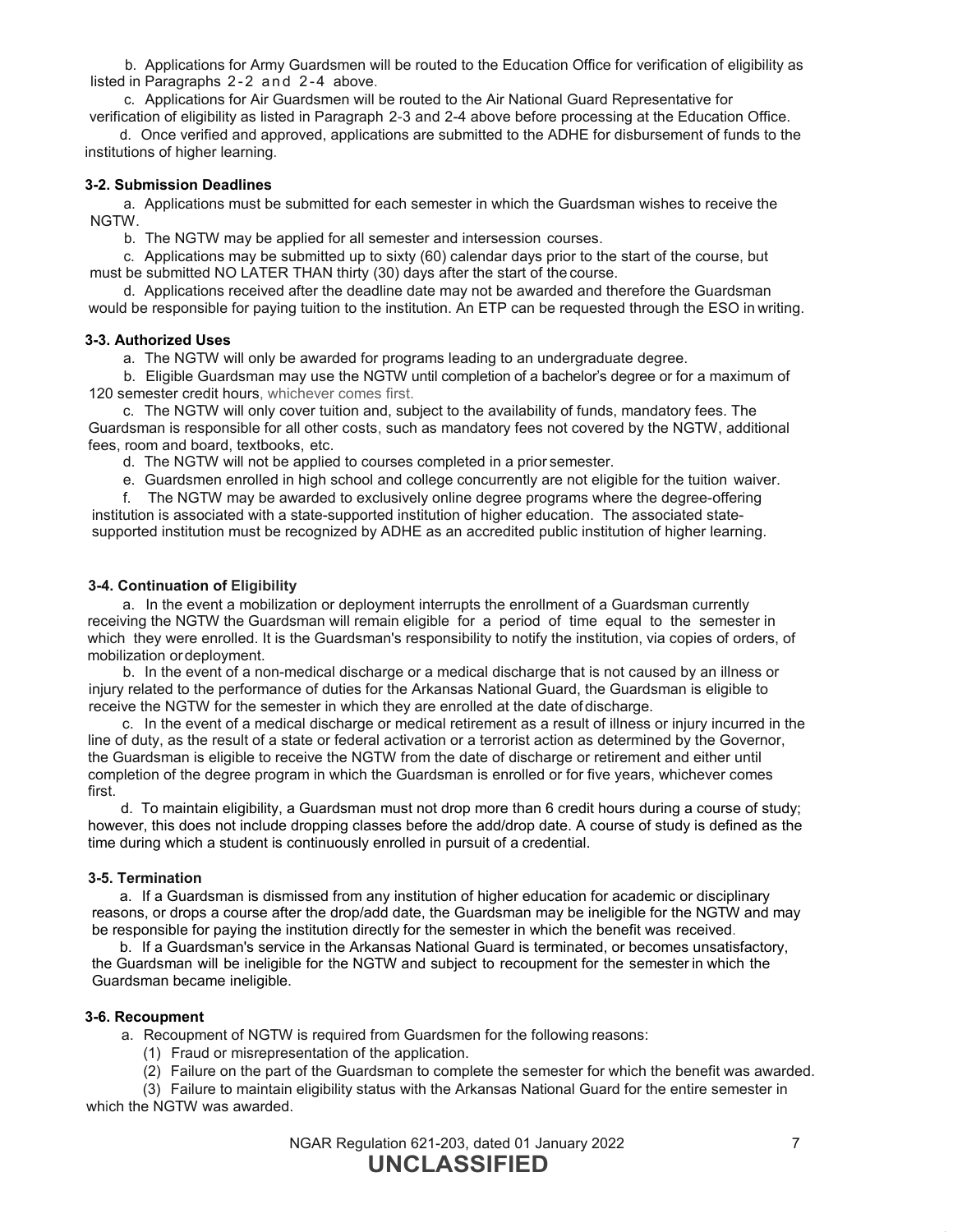(4) Identification of courses dropped after the add/drop date in excess of the 6 credit hours allowance in paragraph 3-4.d.

b. Recoupment may be collected by the respective institution in which the Guardsman is enrolled or by the ADHE if funds were already paid on the Guardsman's behalf.

c. The Adjutant General may initiate recoupment of ALL funds paid on a Guardsman's behalf using the NGTW when the Guardsman engages in misconduct or fails to remain a satisfactory participant in active drilling status with the Arkansas National Guard (as defined in Chapter 11 and Chapter 12 of AR 135-178 and AFI is 36-3208 and 3209) that governs misconduct. Any funds recouped will be returned to the State of Arkansas.

## **3-7. Restoration of Eligibility**

a. Guardsmen ineligible for NGTW due to a Suspension of Favorable Actions as outlined in paragraphs 2-2.c and 2-3.c remain ineligible for the NGTW for the duration of the suspension. Subject to remaining eligibility requirements, the Guardsmen is eligible for NGTW in the first term (semester or intersession) that commences following removal of the suspension.

b. Guardsmen ineligible for NGTW due to any other reason, including but not limited to satisfactory academic progress and institutional good standing, may submit a written request for ETP in accordance with paragraph 3-8.

#### **3-8. Exceptions to Policy**

a. In the event a Guardsman is denied for the NGTW, has benefits terminated, or is ordered to repay benefits pursuant to the provisions of this regulation, the Guardsman may appeal any such action to the ESO, in writing, within thirty (30) calendar days from the date of termination/recoupment or denial.

b. The ESO will serve as TAG's delegated approval authority for NGTW ETP requests of Guardsmen in both the Arkansas Army and Air National Guard.

c. Exceptions to Policy may be requested by Guardsmen, in writing, to the ESO. In order for the ETP to be considered they must include, at a minimum, the following information:

- (1) Name of Guardsman and unit/wing of assignment
- (2) Institution of higher education name and location
- (3) Semester year/month inquestion

(4) Reason for request that indicates that the situation was not due to the negligence or fault of the Guardsman and was not within the Guardsman's reasonable control.

d. The ESO will review the ETP request, coordinate with the institution and the ADHE to resolve the ETP, and provide written notification to the Guardsmen and ADHE of the final disposition.

#### **3-9. Duplicate Sources of Funding**

a. Other sources of funding may be used in addition to the NGTW.

b. Federal and state grants and scholarships awarded to Guardsmen via FAFSA and YOUniversal applications will be applied to tuition before the NGTW is applied.

c. Grants and scholarships awarded by the institution in which the Guardsman is enrolled will be applied toward tuition before NGTW isapplied.

d. Guardsmen may, but are not required to, use the NGTW simultaneously with the Montgomery GI Bill (all Chapters) and the Kicker. The NGTW will be applied to tuition before GI Bill funds are applied.

e. Guardsmen may, but are not required to use Federal Tuition Assistance with the NGTW.

f. NGTW used within a term will apply to all courses enrolled for that term, excluding those dropped before the institution's add/drop date. All such course enrollments for that term will count toward the 120 credit hour NGTW limit.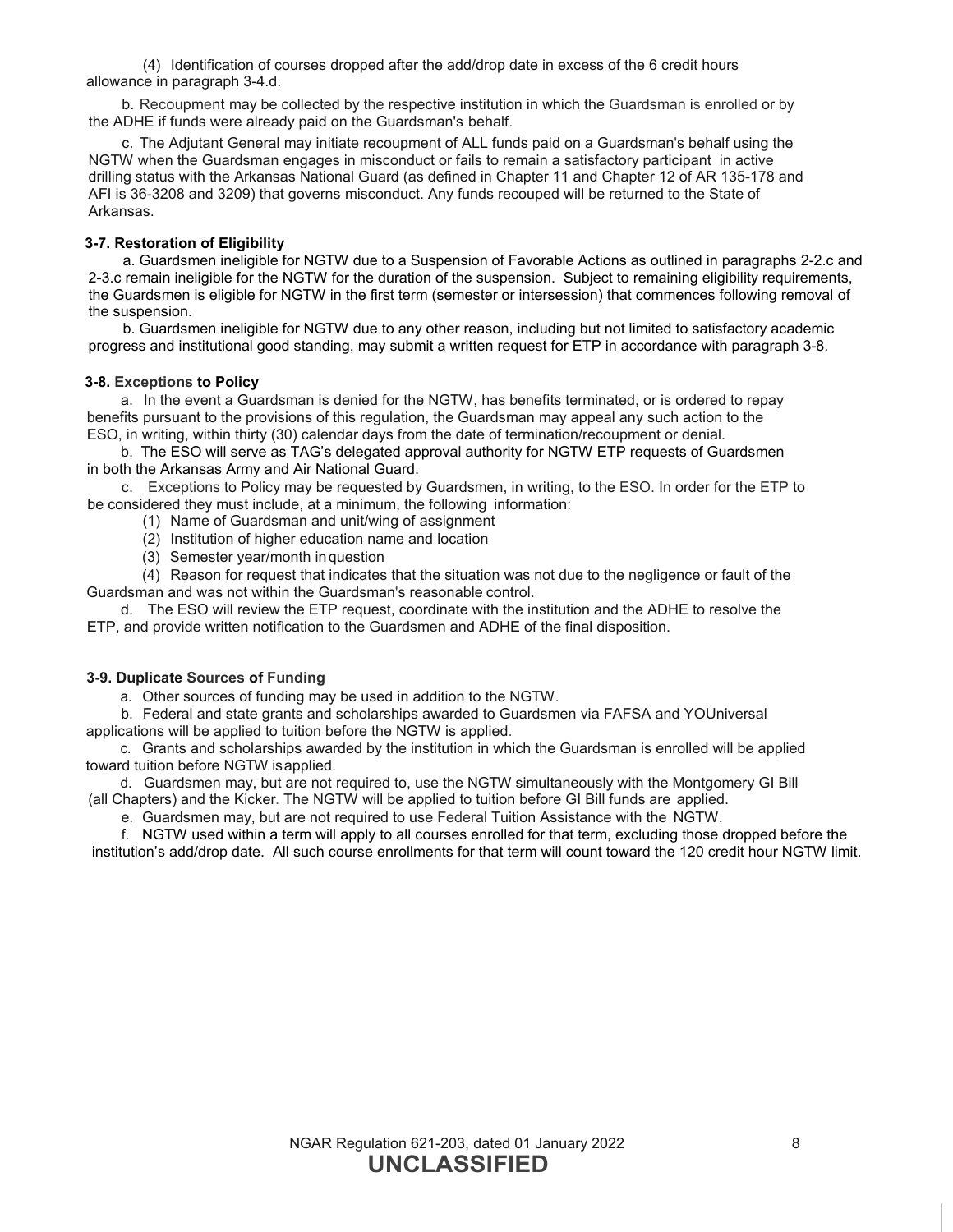# **APPENDIX A** Accredited Institutions of Higher Education

\* Current list of institutions of higher education can be found a[t http://www .](http://www/)adhe.edu//locations